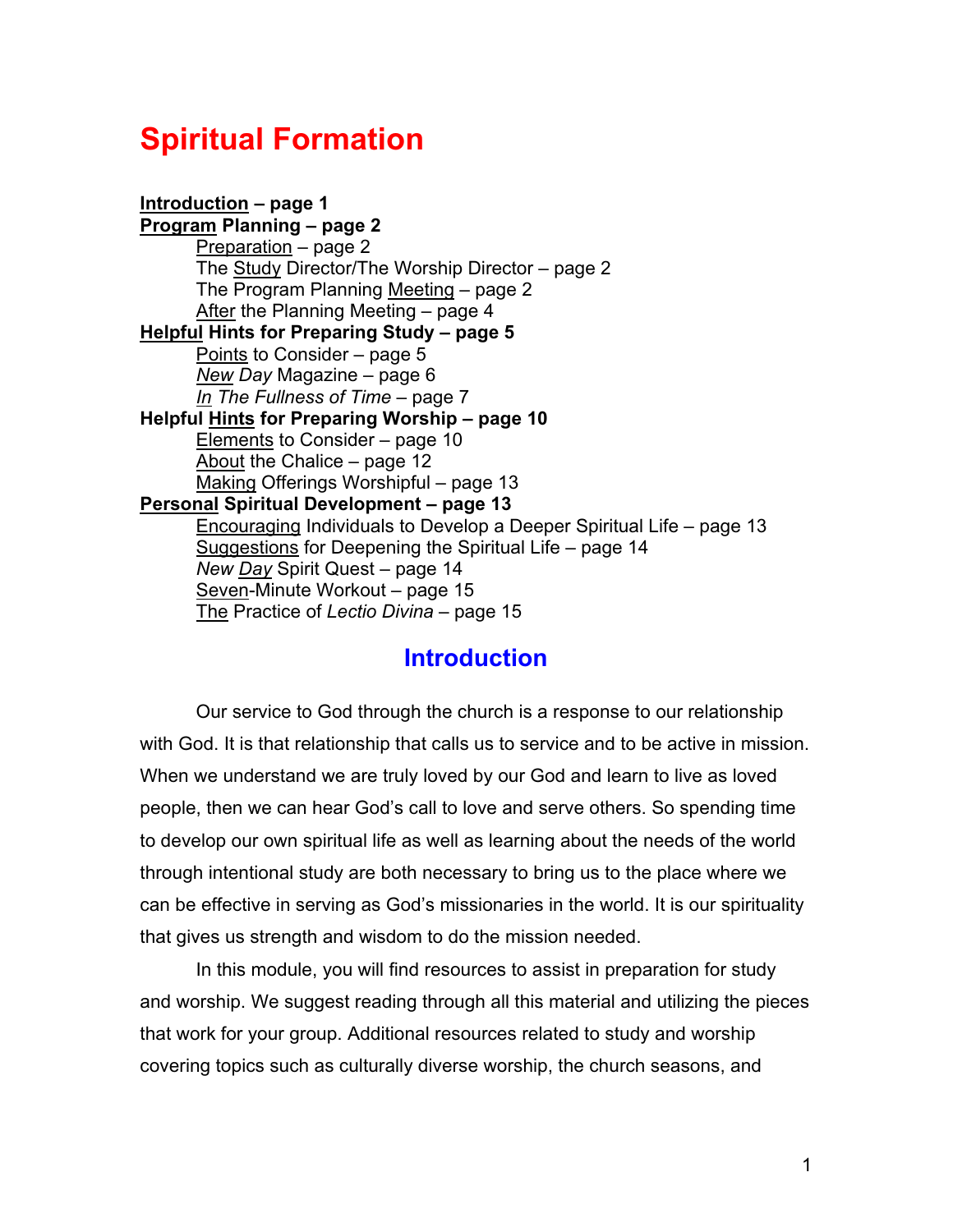<span id="page-1-0"></span>others are available from Christian Board of Publication. You can order a catalog by calling 1-800-355-3383.

# **Program Planning**

# **Preparation**

### **The Study Director . . . The Worship Director…**

- Attends the regional/district training events and becomes acquainted with the study and worship materials, the support materials available, and the various methods of presentation; becomes knowledgeable about the *New Day* magazine and *Leader's Guide*, available from Christian Board of Publication and the general programs which are available online at [www.discipleswomen.org.](www.discipleswomen.org) She also reads the *Annual Manual for Leaders* available from either the regional Disciples Women/Christian Women's Fellowship president or online at<www.discipleswomen.org> and is aware of regional cabinet members as a resource.
- Contacts members who are interested in developing study or worship programs for the group.
- Develops the agenda for the planning meetings.

### **The program committee:**

• Reads thoroughly the general program and group materials.

## **The Program Planning Meeting**

- 1. The directors briefly review the theme statement of the year, the content of the general programs and the group study materials.
- 2. The group discusses the theme and basic contents of the materials.
- 3. The committee then plans the general program for the year by
	- a. selecting the general programs to be used in the coming year
	- b. taking each selected general program in turn, be sure to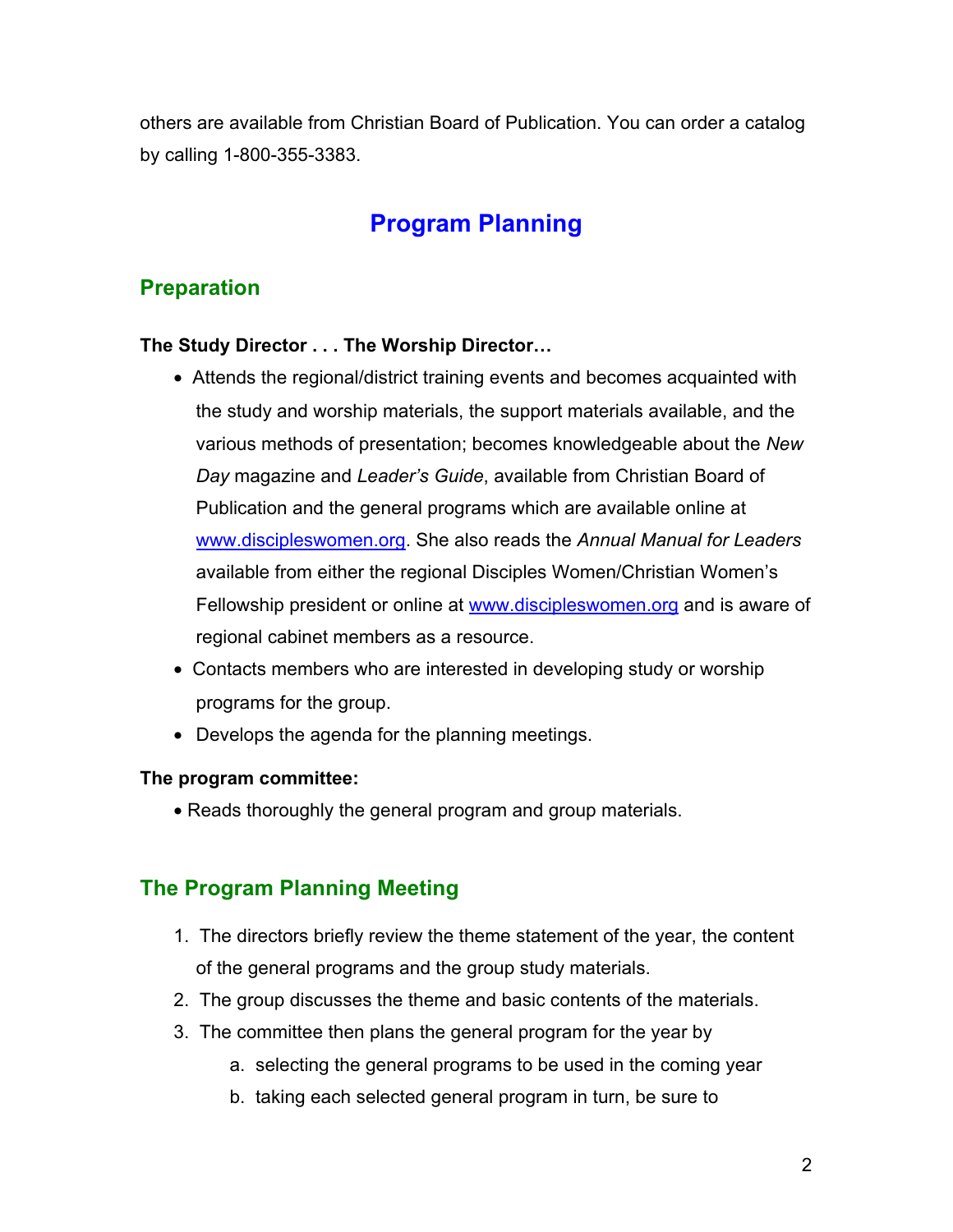- consider its content;
- examine the suggested method of presentation;
- review the resources available of the subject such as books, films, tapes, and persons with special knowledge in the area, in the congregation and in the community.
- discuss the relevance of worship to each particular study
- c. considering the DW/CWF membership carefully and selecting person(s) to be responsible for planning the general program but not necessarily for its presentation. (While in some congregations this task may belong to the study/worship director alone, it is helpful if she invites others to share in this responsibility.) The study/worship director then contacts the person assigned to each general program and invites them to accept this responsibility. *Note: It is important to know the exact time allocated for the presentation.*
- d. inviting the total congregation to a general meeting, since some general programs lend themselves very well to an all-congregation event. If this is done, include men and youth along with the women on the planning committee for the program.
- e. considering inviting the men of the congregation to share in some of the general programs or group studies. If this is done, be sure to include men in the planning.
- 4. Discuss:
	- Ways to make this information relevant to the concerns of the women in the group.
	- Methods leading to the most lively and helpful discussions. Note: People will discuss areas in which they have a basic knowledge, about which they have strong opinions, or which are controversial.
	- Brainstorm for alternative methods of presentation. This can bring out creative suggestions.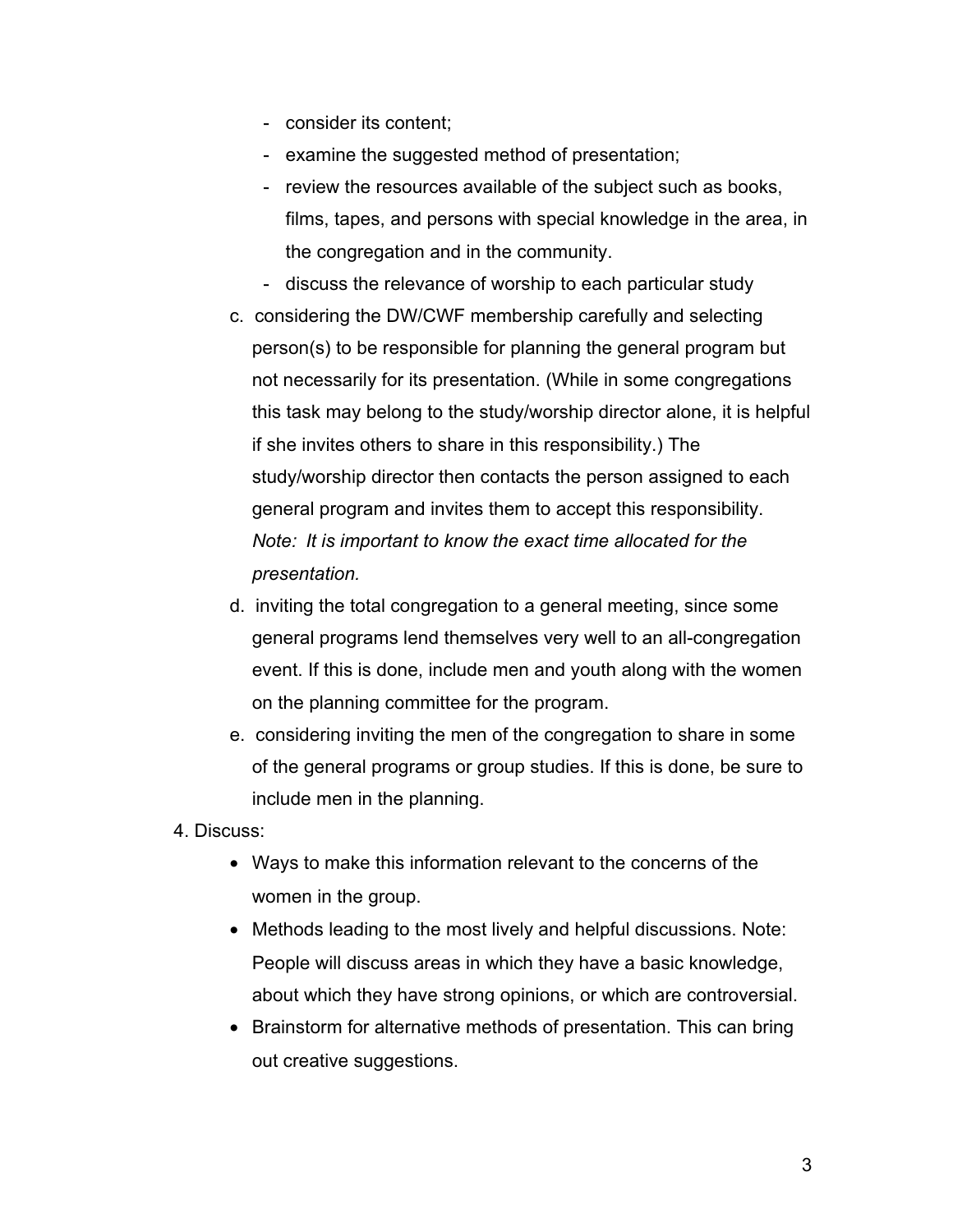- <span id="page-3-0"></span>• The most appropriate placement of worship in each particular experience. At the beginning of the study as preparation? Or at the end as summary?
- 5. Include worship in the planning meeting. As the meeting is opened, a prayer for guidance is helpful. A brief experience of worship at the end of the planning meeting can include thanksgiving for the investment and involvement of the women, a request for guidance in the continued development of the programming and individual and corporate commitment to the ongoing work of Jesus Christ. As you plan worship for your group meeting and your general gatherings, consider these things:
	- a. Consider the worship content. Note sources and explanations concerning many of the worship sections. Take care that language used in worship is appropriate for the group (e.g., is the group all women? Are there men and children present?)
	- b. Make plans for incorporating the offering in a meaningful way.
	- c. Develop designs for effective worship centers, remembering that
		- a worship center has one basic message which is apparent at first glance
		- a worship center is relevant to the content of the study material
	- d. Plan for special worship celebrations, e.g., a celebration to center around the dedication of service gifts, to be planned with the service/action director.

## **After the Planning Meeting**

- 1. Works closely with the worship and service directors, informing them of the decisions of the study committee. Encourages the group study chairpersons to work with the group worship and social action chairpersons, as study and worship provide the foundation for responsible action in mission.
- 2. Plans future study committee meetings. At the end of the first four months of the program year, the planning committee meets again for review and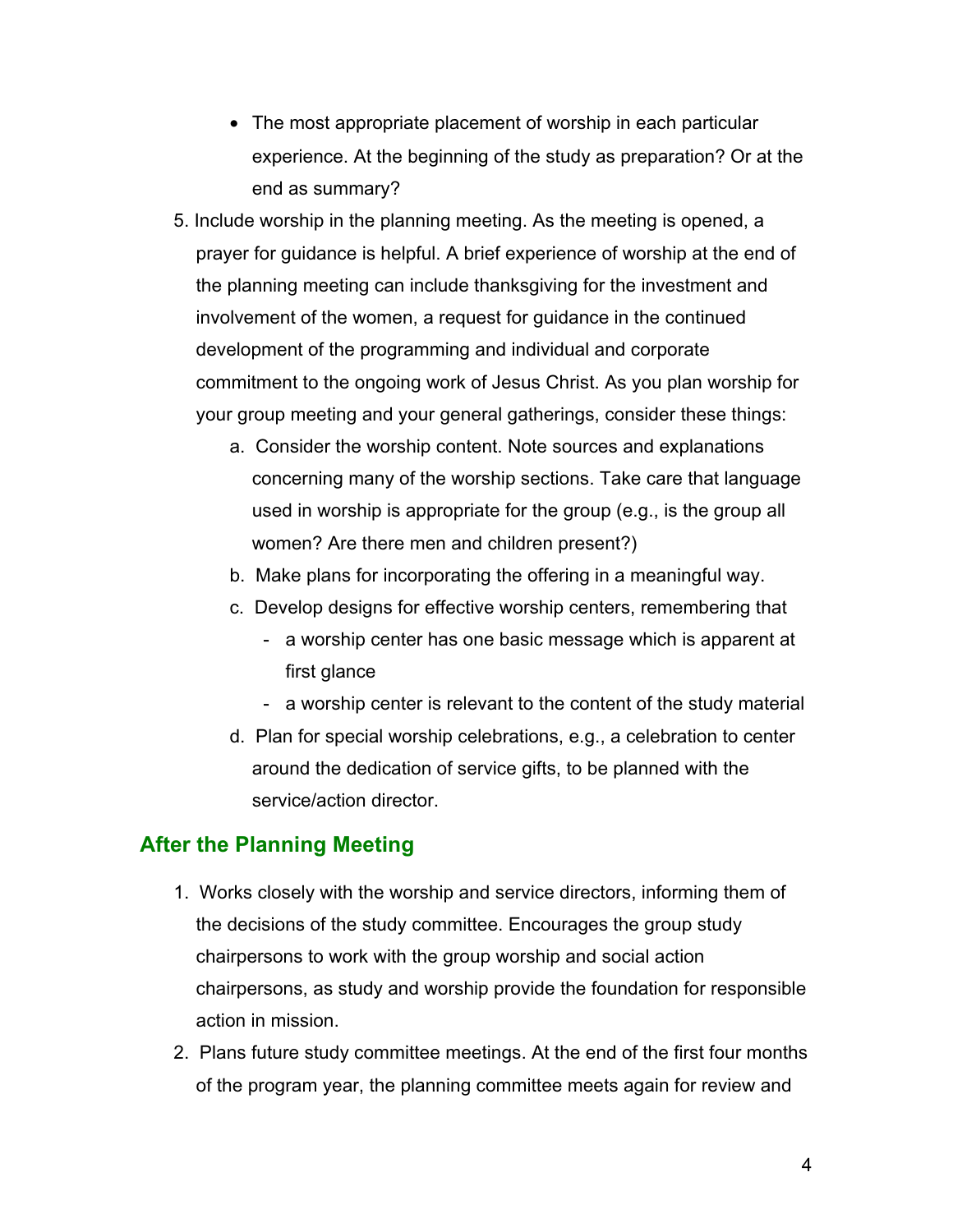<span id="page-4-0"></span>evaluation. By this time one of the group studies and several general programs will have been completed. Review plans for the rest of the program year and make any necessary adjustments or changes.

- 3. Keep in touch with those leaders who are doing study in groups. Check in with them and see what they need.
- 4. Report your evaluation of the programs including both study and worship to your executive committee to assist an incoming study director.

# **Helpful Hints for Preparing Study**<sup>1</sup>

 "I don't know how to lead a study." "I've never led a study before." It is often the first response when a person is asked to teach a class or lead a study. Be reassured that you don't have to know how to teach; you simply have to be willing to facilitate information to be shared with others.

# **Points to Consider**

- 1. People want to learn. An enthusiastic study director enables a creative study committee to develop study experiences which challenge learners.
- 2. A study or program adequately and creatively presented involves the participants in an experience of growth.
- 3. Curriculum is developed to be used by a wide community of people. When planning a study time use what works for your specific group. The *New Day Leader's Guide* has a wealth of information from which to choose.
- 4. Pray.
- 5. Build a sense of community.
- 6. Teachers are not required to be experts. If you are using *New Day* make sure you read the entire chapter and review the *Leader's Guide* for resources and ideas for your group to study.

<sup>————————————————————&</sup>lt;br><sup>1</sup>Edited from an article by Louise Sloan Goben, North Hollywood Christian Church.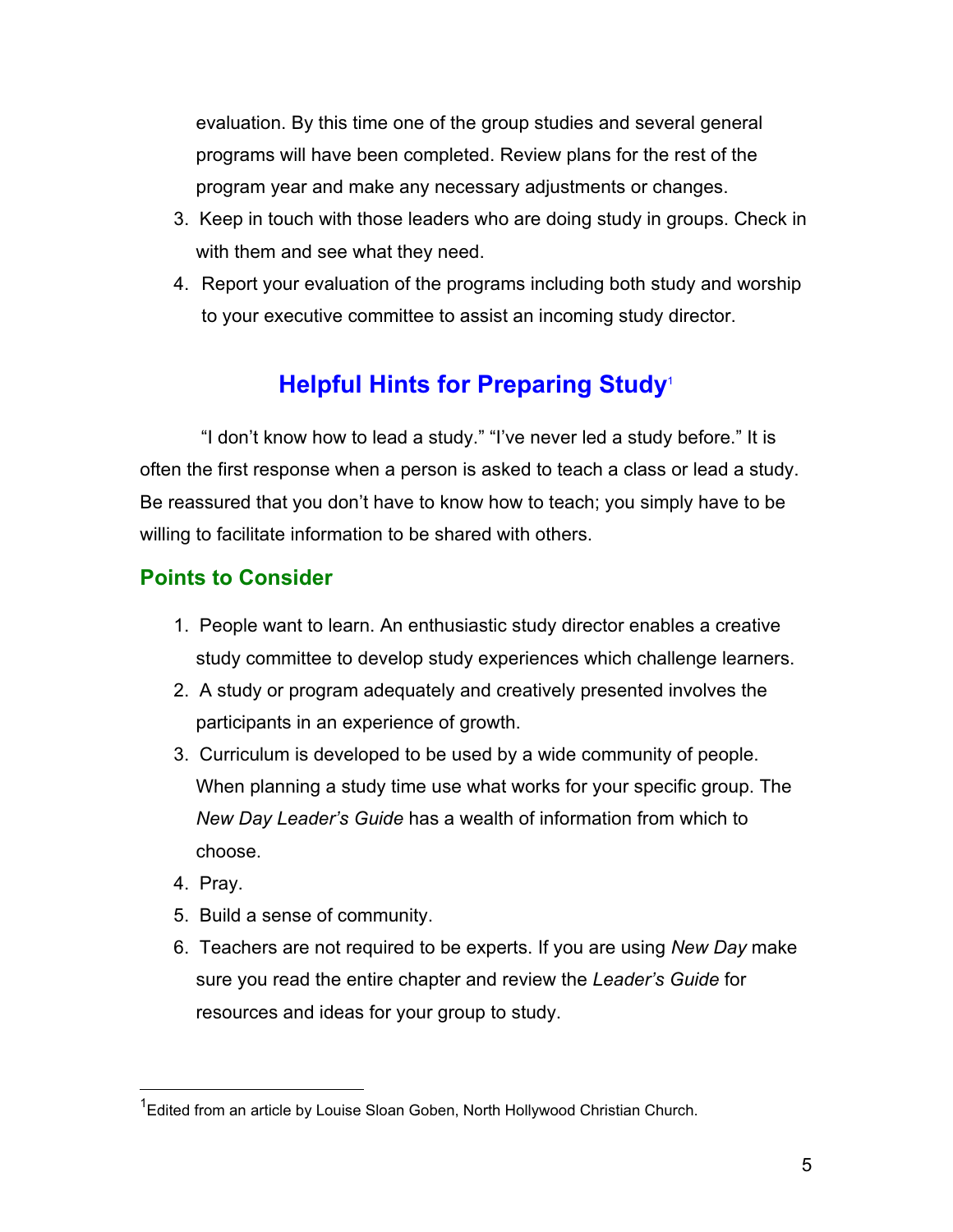<span id="page-5-0"></span>7. When formulating your lesson plan, begin by establishing some learning goals or objectives—information you think essential to get across. It is more important to uncover something significant about a subject than it is to cover all the details of the subject. If you uncover important ideas or help another person to discover something of great significance to her, you have done your job!

### 8. Find ways to engage people's personal involvement in your subject.

- Ask trivia questions about the subject matter
- Have a pop quiz with general information
- As you begin, ask, "Tell me everything you know about \_\_\_\_\_\_\_\_\_\_\_\_" (whatever your topic is). Make a list of responses where people can see them. Often people find they know more than they think they did and everyone finds it's just plain fun to share learning together.

## *New Day* **Magazine**

The *New Day* magazine was created to be a conversation for women in the Christian Church (Disciples of Christ) and to be used for personal spiritual development. It is also the core resource for group study.

The creation of study materials for Disciples women is a unique process that begins at the grassroots level. Women have an opportunity to send their response to the current study materials and suggestions for future studies directly to the Office of Disciples Women. *New Day* is designed with core elements and variables. The core elements are those elements that are essential for every session. They are:

- A Welcome that is a centering for each session
- Scripture readings, "A Look at the Scripture"
- Points to Ponder for deeper thought and personal reflection
- Mission Matters, a fresh approach to global issues/concerns and actions
- Intercessory Prayer Ideas, an opportunity to expand one's prayer life beyond the realm of self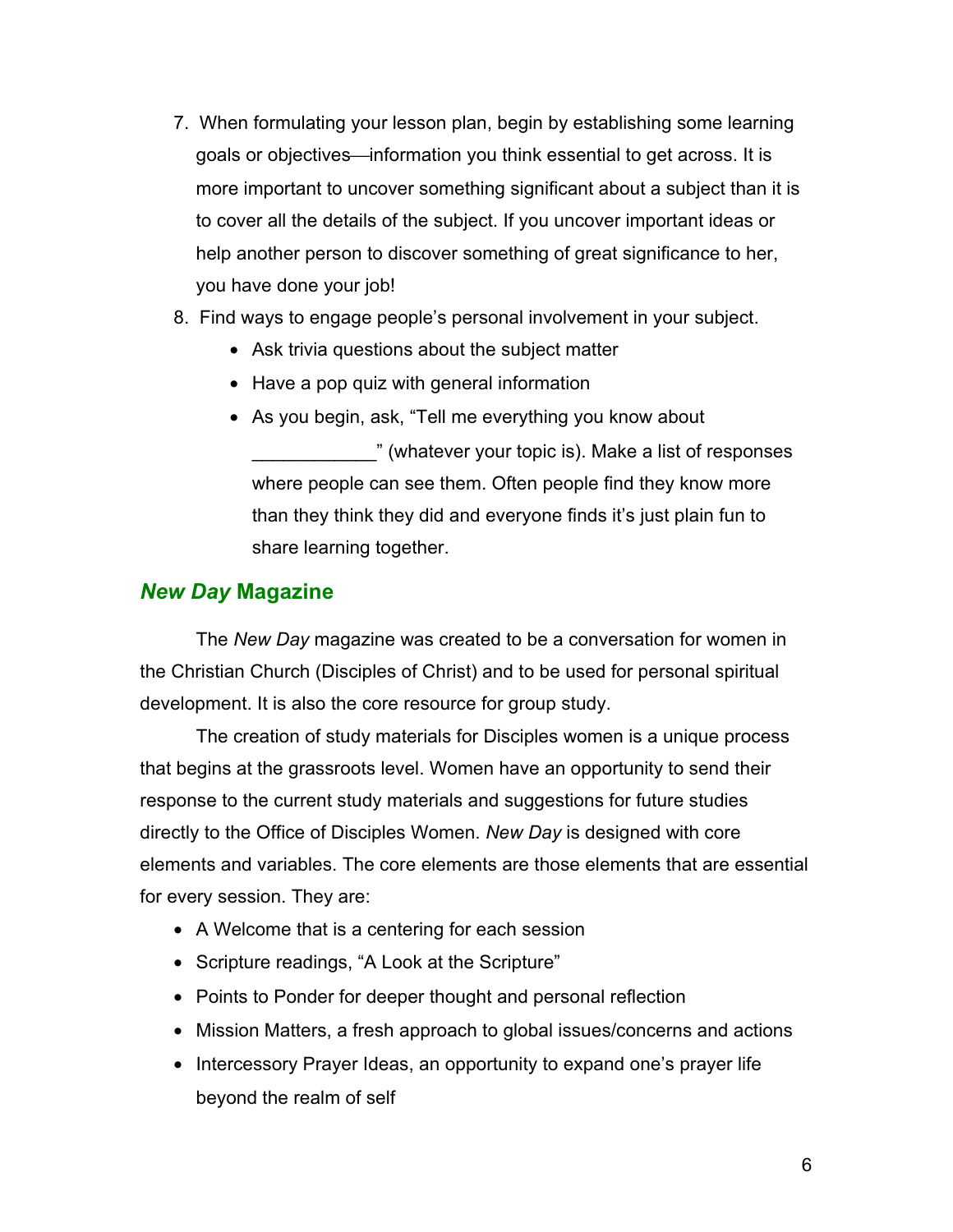- <span id="page-6-0"></span>• Can Do's, action ideas for the reader
- A complete service of worship, crafted for both personal or group worship experience
- Spirit Quest, a spirituality element that encourages one's personal walk in the Spirit.

Also variables are woven throughout the magazine, such as recipes from the mission study area, cartoons, and activities.

A *Leader's Guide* is provided for your group study and worship experience. It provides in-depth information, activities and ideas for your group's use. It is essential when you are using the *New Day* for group study. It is important that everyone in your group has a copy of the magazine but only one *Leader's Guide* is necessary.

## *In the Fullness of Time*

An excellent resource for information on the history of the women's organization in the Christian Church (Disciples of Christ) is *In The Fullness of Time* available from the Office of Disciples Women for \$10.00 plus \$5.00 for shipping and handling. The following is a study guide: $2^2$ 

## *IN THE FULLNESS OF TIME:*

*A Guide for Study and Action for Such a Time as This*

The early twenty-first century finds women in new roles and professions and facing changing demands. We are faced with opportunities and dilemmas different from those which confronted our Disciples sisters in earlier times. Their stories of passion and devotion are splendidly rehearsed in *In The Fullness of Time: A History of Women in the Christian Church (Disciples of Christ).* This is a moving and inspiring story by Fran Craddock, Martha Faw, and Nancy Heimer, who lived much of this account.

 If you find reading books a daunting activity, relate to the book as a newspaper. Choose the parts that "reach out and grab you." The important thing is to hear our sisters' call to BE THE CHURCH in our own time and place. When

 <sup>2</sup> Guide prepared by Shirley St. John.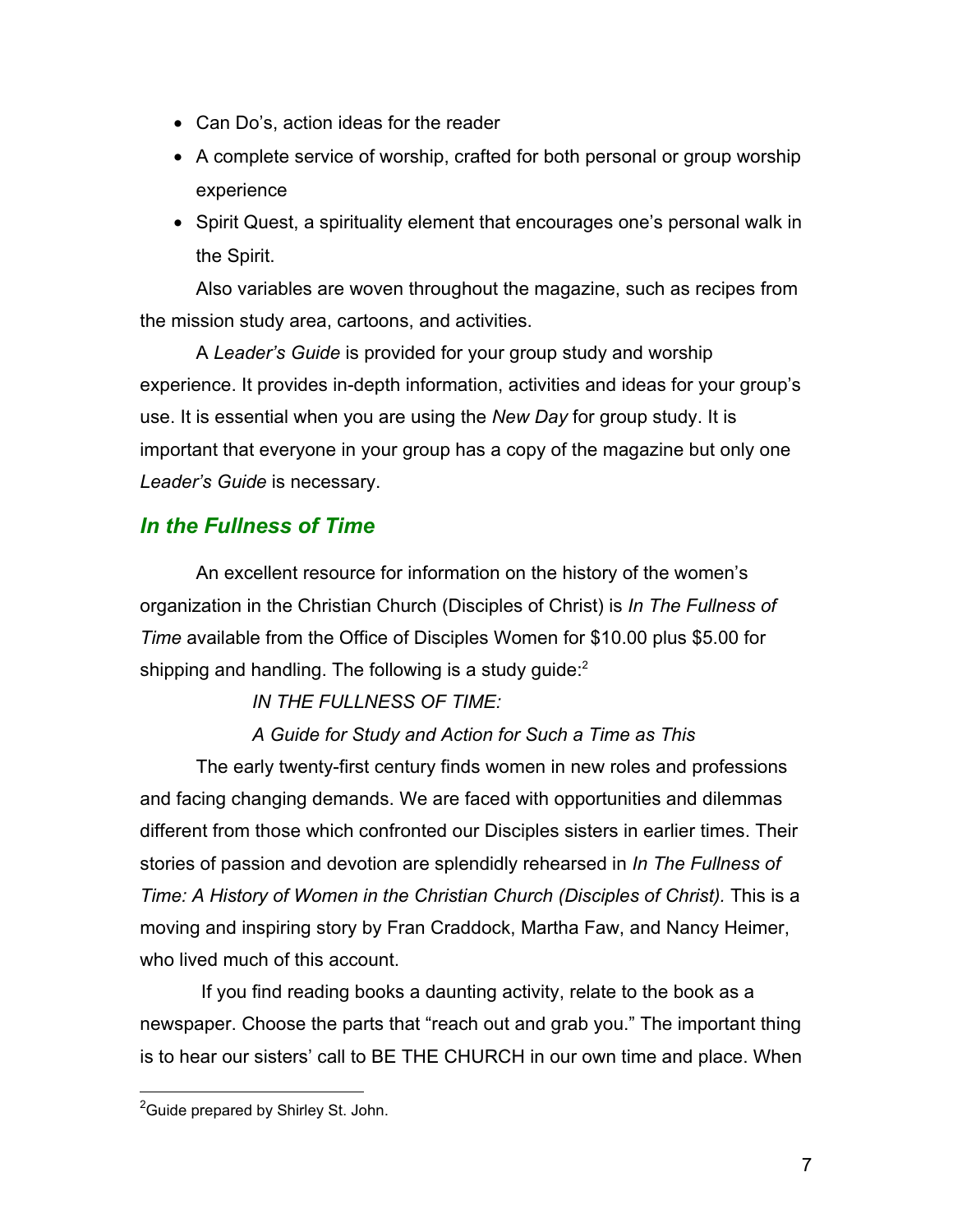their challenges seemed impossible, they listened more attentively to the Spirit. Their difficulties and challenges were neither less nor more demanding than ours. As we hear their stories, how do we get excited enough to let love lead *us* into action?

Here is one possibility.

#### **Initiate, Publicize, and Recruit**

- 1. Choose your target audience. Many possible groupings come to mind: working women, young mothers, older women available during the day.
- 2. Decide on a time of day that is possible for the group you choose and find three weeks when that time is not in conflict with major church or community events.
- 3. Announce the study/action group and recruit individuals whom you feel would profit from this kind of experience. (Write personal notes, make phone calls, talk to folks at church.)
- 4. Make the book *In The Fullness of Time* available. Be sure anyone who has an interest in the group has a copy.

Clearly, this design leaves room for much creativity on the part of the group. That's the intent. If the women only glimpse the wonder of their history, that would be worthwhile. If they are moved to action, that would be great!

### **Session 1**

Introduce yourselves and tell how you came to be a member of the Christian Church (Disciples of Christ).

DO NOT ASK who has read the book. Be sure everyone has access to a book, and then suggest that we all browse through the book for a few minutes and find one of the stories about Disciples women that catches our attention. Take five or ten minutes to read. Then, offer this context.

"These stories about Disciples women who saw their mission and did it are pearls for us to treasure. Let's share three or four of these stories with the group. Keep them brief enough to be interesting, but descriptive enough to encourage us."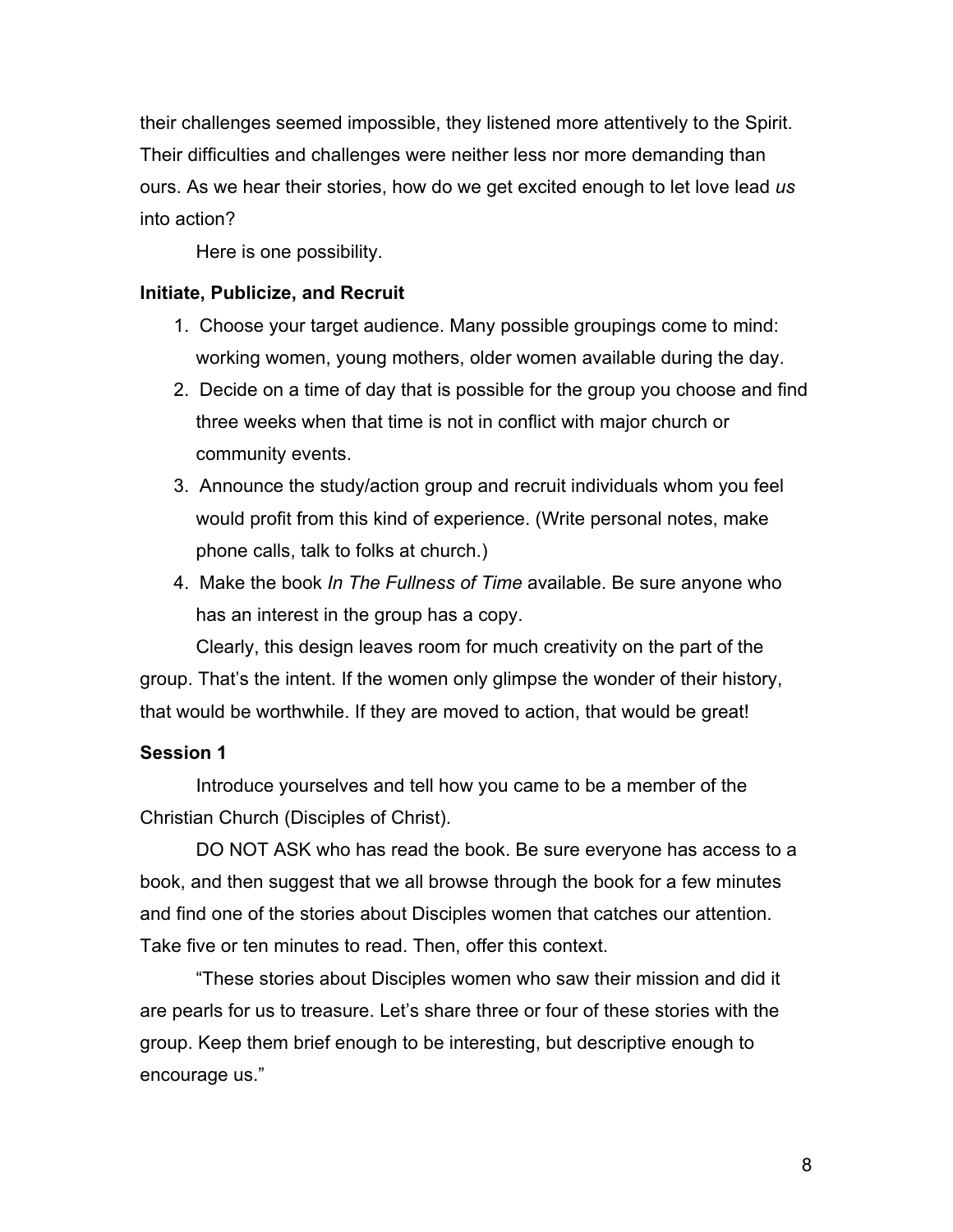Let's string these stories of women's patience, persistence, vision and courage into a necklace of discipleship which we have been given as our inheritance. (List these stories for future use.)

How could we share this beautiful treasure with others? Example: Make a necklace of colored paper circles with a title for each story you tell in the group. Share the necklace of love and concern with another group, such as a Sunday School class or another women's group.

#### **Session 2**

Choose one of the stories from the last week. Imagine each of the following scenes.

- 1. The woman sees the issue that needs to be dealt with.
- 2. She discerns what needs to happen. Does she gather a group? How does she do this? If the book is not clear about this, what do you imagine happened?
- 3. How does she organize for action?
- 4. What were the obstacles? What kept her going?

Divide into smaller groups and see if you can dance this experience. Or, think about a puppet show that could share the story with children. Think about other art forms that can communicate beyond words. Share these with the whole group next week as a review. Try to capture the feelings of these experiences of women from our past.

#### **Session 3**

Review last week by having the smaller groups show the others the art form they created last week. Our history as Disciples women is clearly an essential part of the whole church, both past and future.

In our congregation, what needs do we see? What possibilities are waiting to be actualized? In order for this goal to be achieved, what needs to happen - spiritually, socially, and economically? What could be our part in this? How would we set about enacting this vision?

How does this conversation make you feel?

And now the real question: What shall we do?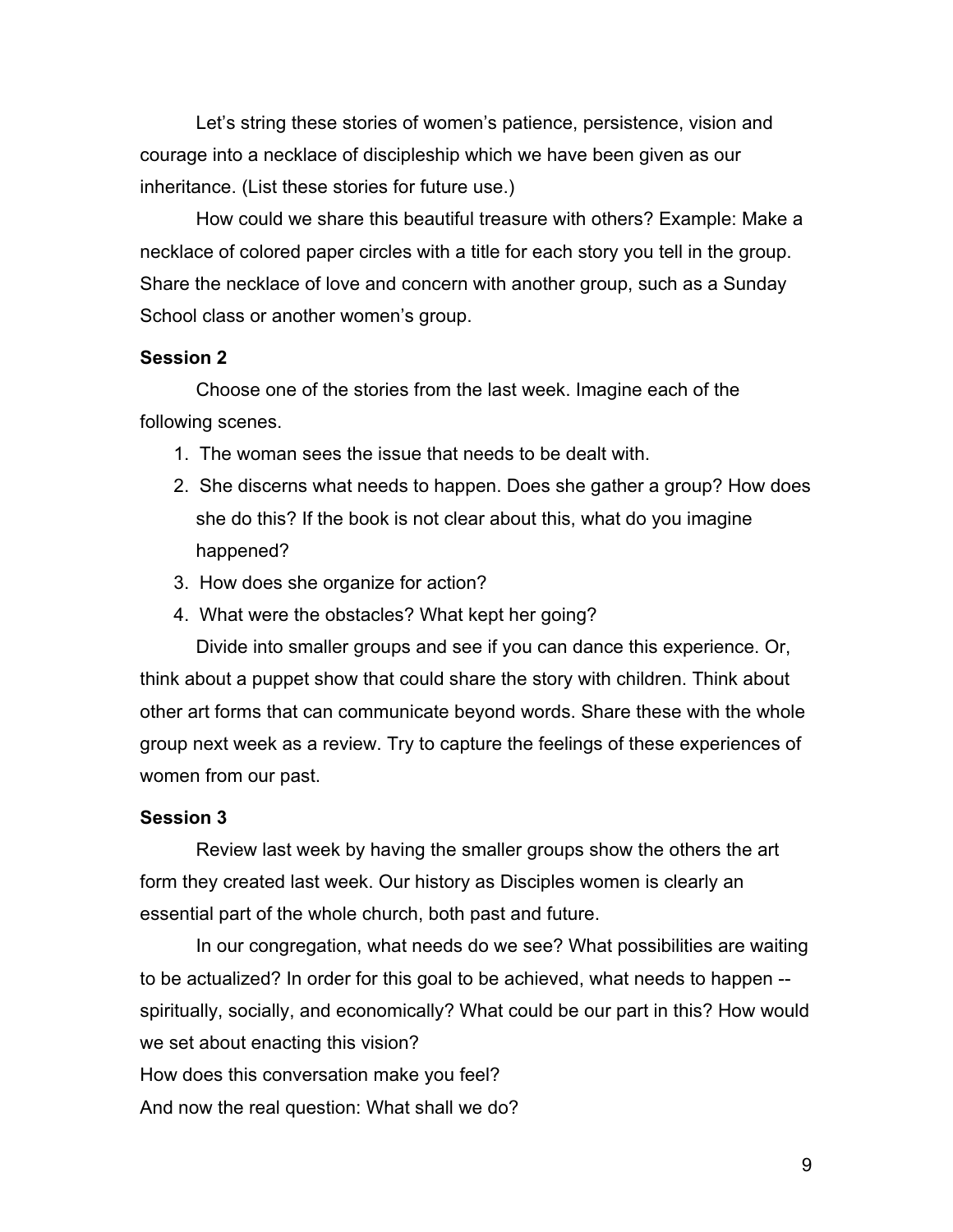<span id="page-9-0"></span>DW/CWF study materials and additional resources for women are available from Christian Board of Publication. They can be ordered by calling 1-800-366-3383 or by visiting [www.cbp21.com.](www.cbp21.com)

Supplemental materials related to the current year's theme are available on the Cokesbury order form. You can obtain an order form by calling Cokesbury at 1-888-985-8080.

# **Helpful Hints for Preparing Worship**

## **Elements to Consider**

When preparing worship, some elements to consider are:

**Theme:** Review materials in the *New Day* magazine and *Leader's Guide* that your group will be using.

**Space:** Decide how much room you need, what your program setting is, if you have a table, where your worship center will be.

**Centers:** Look for suggestions for creating a worship space in the *New Day* magazine and *Leader's Guide*, use worship cloths in appropriate colors (tablecloths, scarves, fabric, placemats), candles, tea lights, crosses, plants, items from nature, flowers, sculpture, handwork, pictures.

**Spoken words:** Look in *New Day,* the *Chalice Hymnal*, *Chalice Worship* and the Bible for scriptures, calls to worship, litanies, meditations that speak to the theme of the program.

**Music:** Look in the *New Day* and *Leader's Guide*, hymnals, and *Chalice Praise* for songs to enhance your worship. If your community is not comfortable singing, look for CDs or tapes that will enhance your worship.

**Offering:** Make offering an intentional part of the worship experience; share ahead of time where your offering is going.

**Communion:** Consider offering communion as part of some of your worship experiences. Explore different ways of sharing communion and a variety of choices for elements.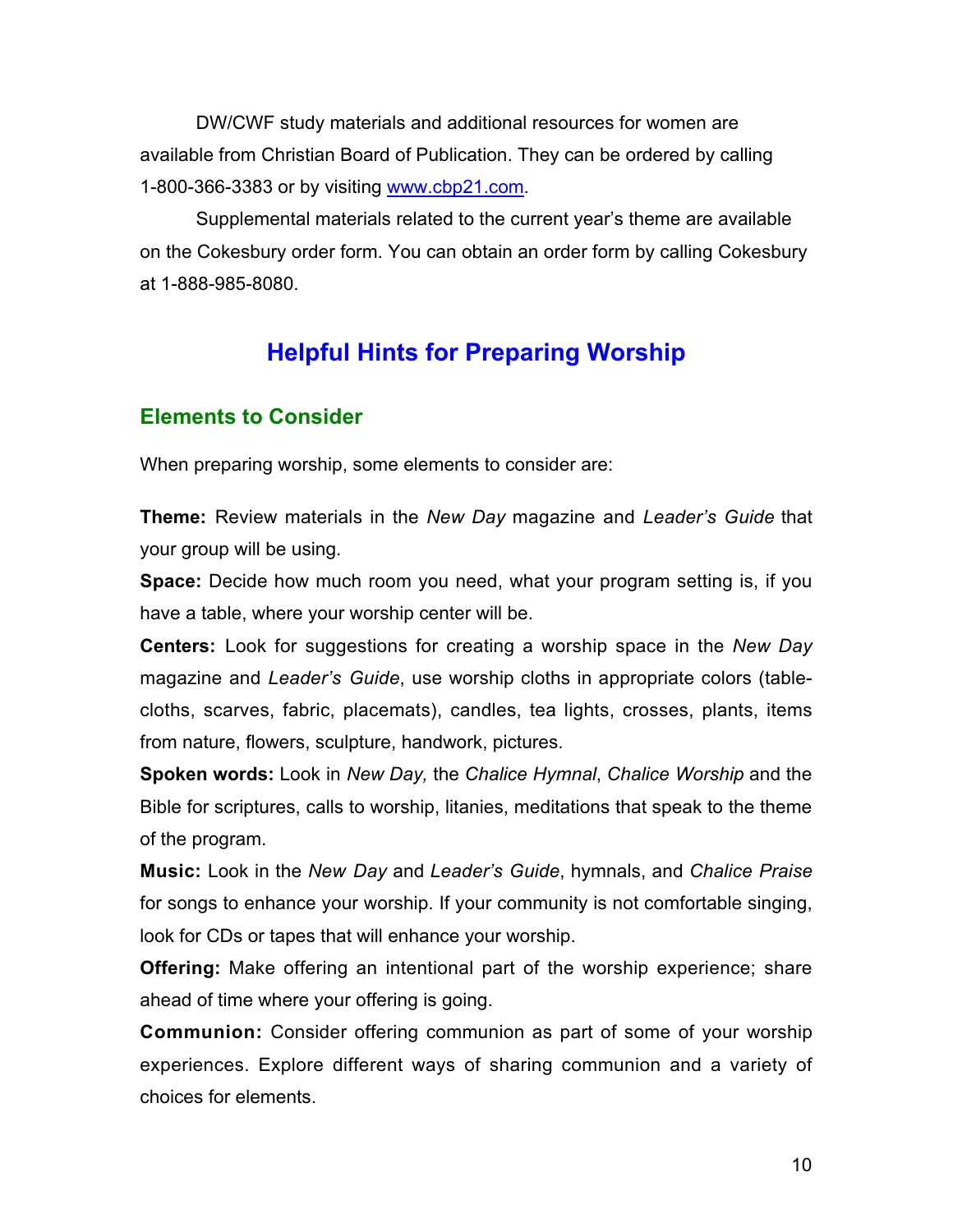**Sensitivity to Language and Culture:** Because God is inclusive of all people, our worship needs to reflect that. Resources on inclusive language and culturally diverse worship can be found in the Christian Board of Publication catalog. Ask women to talk with people from different cultural communities about elements of worship that would be appropriate for your gathering.

**Color and the Liturgical Year:** As you create your worship space, be aware of the liturgical season and consider using these colors. The following is a guide for each season of the liturgical year.

**Advent**: Blue is used for its references to hope. It originated in Scandinavia, probably because purple dye was too expensive for churches to use. The alternate color for Advent is purple, the royal color of the coming King (note that this is a different meaning than when it is used in Lent; see below).

**Christmas**: White is used, as a reference to the purity of the newborn Christ, and to our light and joy in him.

**Epiphany of Our Lord**: White (see Christmas).

**Baptism of Our Lord**: White (see Christmas).

**Sundays after the Epiphany**: Green is used for its symbolism of our growth in Christ. Green, in a sense, is a "neutral color," used when more festive or more somber color is not appointed.

**Transfiguration of Our Lord**: White (see Christmas).

**Ash Wednesday**: Black is the preferred color, since it is the color of the ashes to which we will all return. Purple is the alternate color for this first day of Lent.

**Lent**: Purple is indicated, as the stark color of repentance and solemnity. **Sunday of the Passion**: Scarlet is the preferred color of this first day of Holy Week, as it suggests the deep color of blood. (Scarlet is to be distinguished from the brighter color of red, which is appointed for the Day of Pentecost, martyrs' days, and certain church celebrations). If a parish does not have scarlet vestments, purple may be used.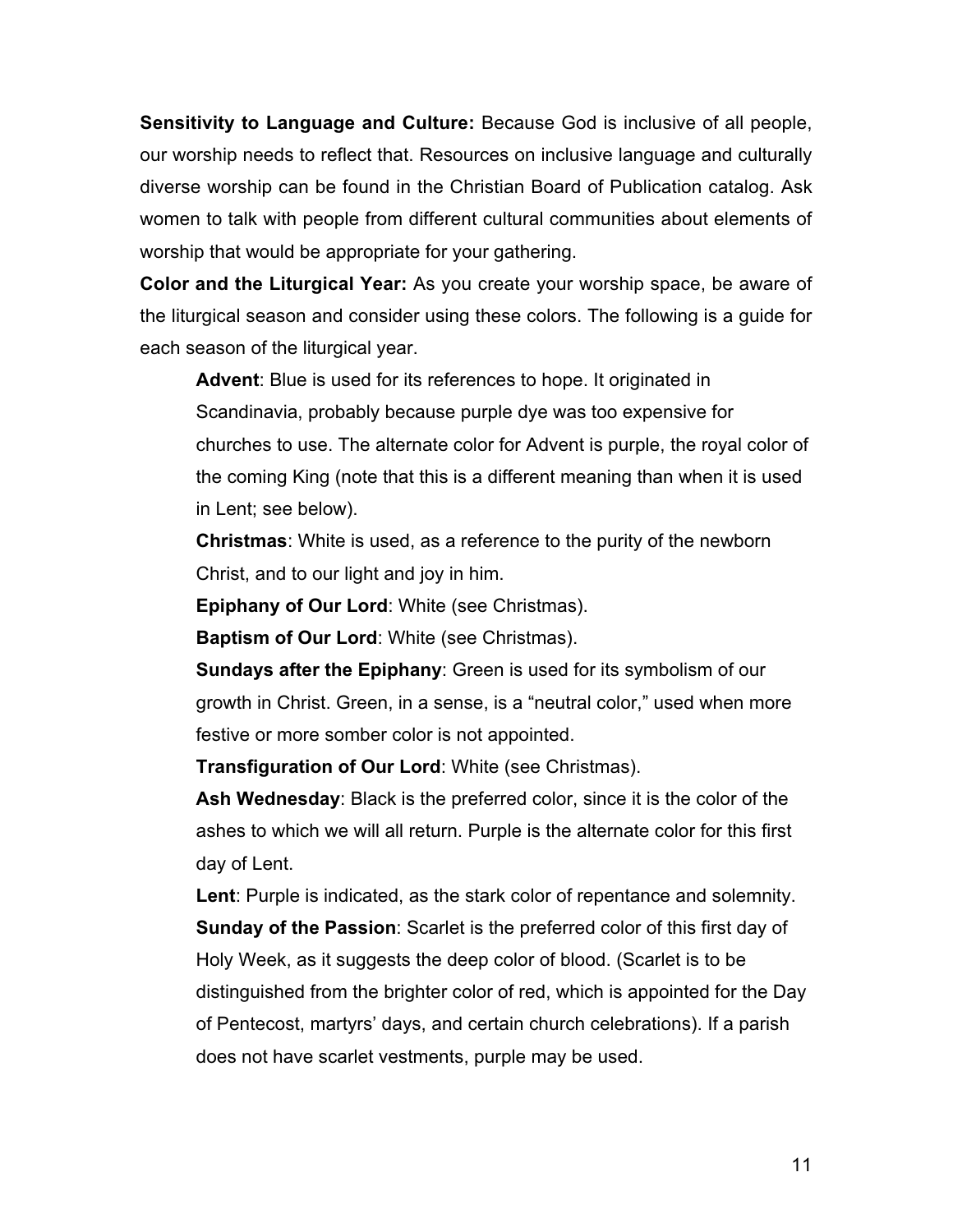<span id="page-11-0"></span>**Days of Holy Week**: Scarlet or purple may be used for Monday, Tuesday, and Wednesday of Holy Week.

**Maundy Thursday**: For this fourth day of Holy Week, celebrated as the institution of the Lord's Supper, scarlet or white is used.

**Good Friday**: No vestments or paraments are used on this day, after the stripping of the altar on Maundy Thursday night.

**Vigil of Easter**: White as the color of joy in the Resurrection is used on this night.

**Easter Day**: On this one day of the church year, gold may be used. White is the alternate, perhaps with gold running through it. The gold color indicates that this day is the "queen of feasts," unique in the entire church year.

**Sundays of Easter**: White (see Vigil of Easter).

**Day of Pentecost**: Red as the color of fire is used on this day when we remember the tongues of fire descended on the crowd in Jerusalem. In contrast to the color of scarlet, Pentecost's red is a bright color.

**Other Sundays after Pentecost**: Green is used to indicate our growth in faith as we follow the teachings and ministry of Christ.

## **About the Chalice**

The red chalice bearing the "X-shaped" cross of St. Andrew was adopted as the symbol of the Christian Church (Disciples of Christ) by the denomination's General Assembly in 1971.

The chalice symbolizes the centrality of the Lord's Supper to Disciples life. The St. Andrew's Cross, the national cross of Scotland, focuses attention on the Scotch<sup>3</sup> Presbyterian roots of the church. Thomas and Alexander Campbell both studied in Scotland and were Presbyterians. St. Andrew has been identified with the laity and evangelism, prominent emphases of the Disciples over the years.

The red color of the chalice signifies vitality, spirit, and sacrifice.

 $^3$ Writing in the mid-1800s, the Campbells referred the Presbyterian Church of Scotland as the "Scotch Presbyterian" church. "Scottish" is the preferred term today.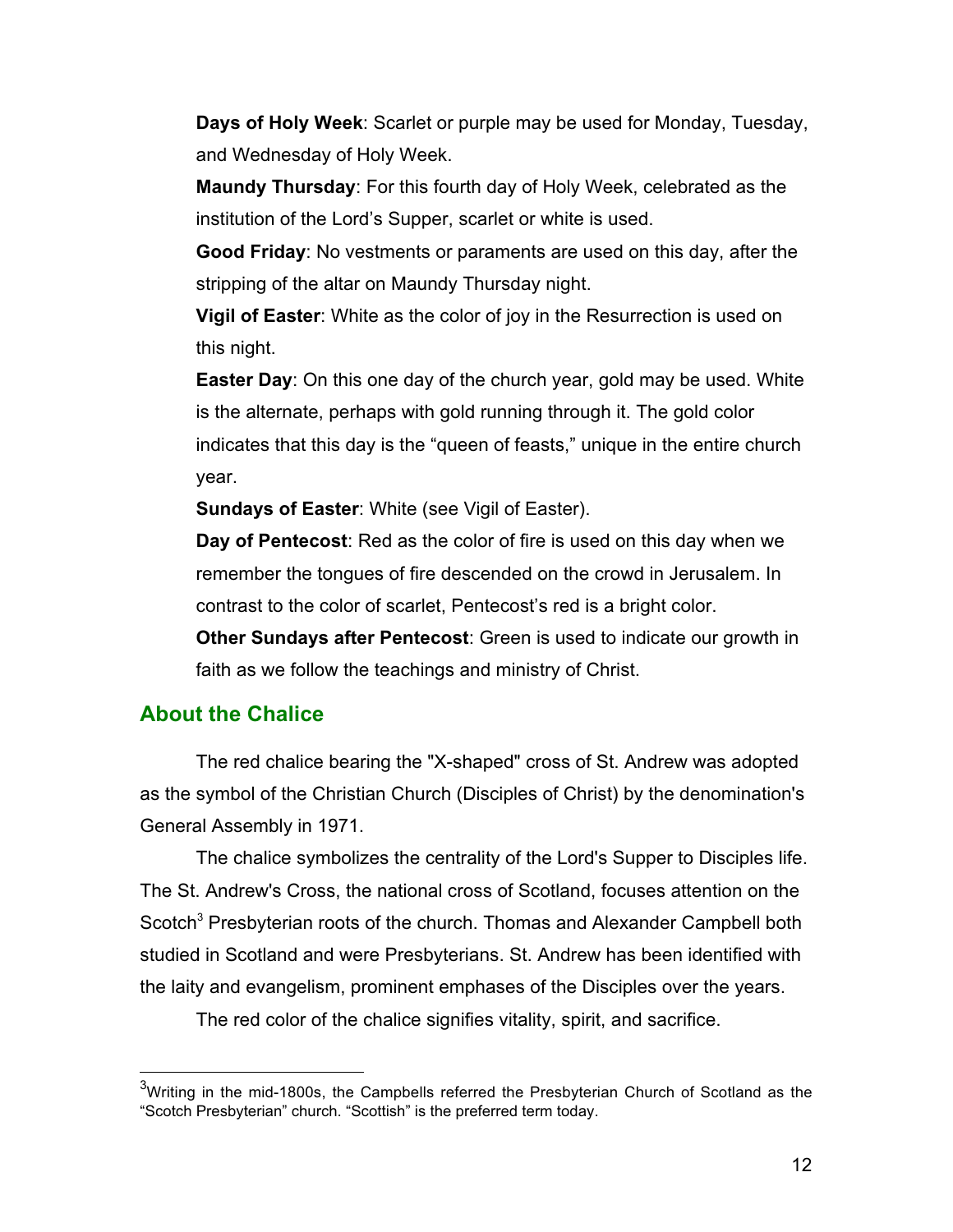<span id="page-12-0"></span>The chalice and St. Andrew's Cross, symbol of the Christian Church (Disciples of Christ), adopted by the church's General Assembly in 1971, is a trademark registered with the United States Patent Office.

# **Making Offerings Worshipful**

Plan ahead for the offering. Decide how you will receive the offering prior to worship and make appropriate arrangements.

- Music is an integral part of worship. Arrange for music if available.
- Use offering statements to help motivate giving. Such statements may be short scripture passages, including the teachings of Jesus. Other statements may be found in a hymnal or *Chalice Worship*.
- Dedicate the offering with prayer

# **Personal Spiritual Development**

## **Encouraging Individuals to Develop a Deeper Spiritual Life**

In this age of instant communication, instant replay, and instant potatoes, women are discovering that there is no instant faith. Faith is developed through personal meditation and reading, and experiences of study and worship in groups where opportunities are offered to verbalize doubts and hopes and where persons can join in sharing concerns of the faith journey.

Personal worship is a discipline of leaving the noise and distractions of everyday life and seeking God through Bible reading, prayer, and meditation. It is a time to be quiet and listen to what God's word has to say. This leads to insights, spiritual renewal, and a sense of direction for life. As the individual spiritual life is enriched, the corporate life of the congregation is renewed.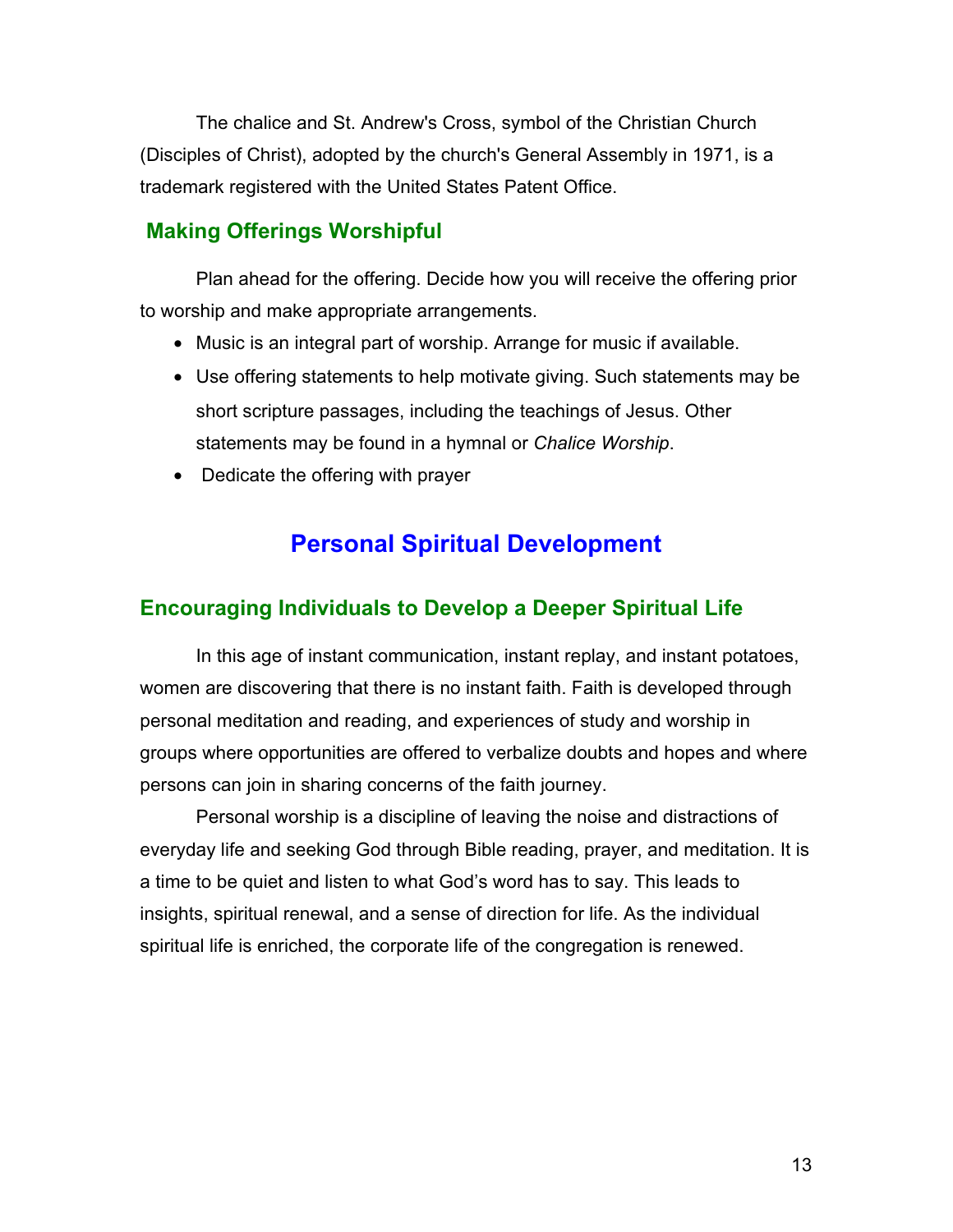# <span id="page-13-0"></span>**Suggestions for Deepening the Spiritual Life**

- 1. Encourage daily personal meditation or quiet time.
	- Suggest setting aside a special time and place for prayer, allowing time for Scripture reading, prayer and meditation.
	- Suggest resources, such as a daily devotional book.
- 2. Encourage Bible reading.
	- Suggest spending as much time with the Bible as with the newspaper, TV, and Internet
	- Offer Bible-reading helps.
- 3. Encourage the formation of prayer groups or prayer partners.
	- Prayer groups might meet weekly for an hour at church or home.
	- Prayer partners might meet at least once a week. On other days they can choose a special time to pray for each other, to keep in touch and share prayer needs.
- 4. Consider asking DW/CWF members to write meditations to be compiled into a book on special topics, special days, or in relation to the DW/CWF Bible study for the year.
- 5. Encourage praying about relationships with specific persons, thus opening the door to love and reconciliation.
- 6. Help DW/CWF members understand that prayer life and action cannot be separated—that prayer empowers witness and service.
- 7. Consider the possibility of dedicating a room in the church for prayer and meditation.

## *New Day* **Spirit Quest**

The Spirit Quest page is designed to be used as a resource for personal spiritual development. It includes these elements:

- Sacred space ideas for creating a worship space in your home
- A look at life to help you see everyday life through God's eyes
- Wisdom Corner quotes, sayings, poetry, scripture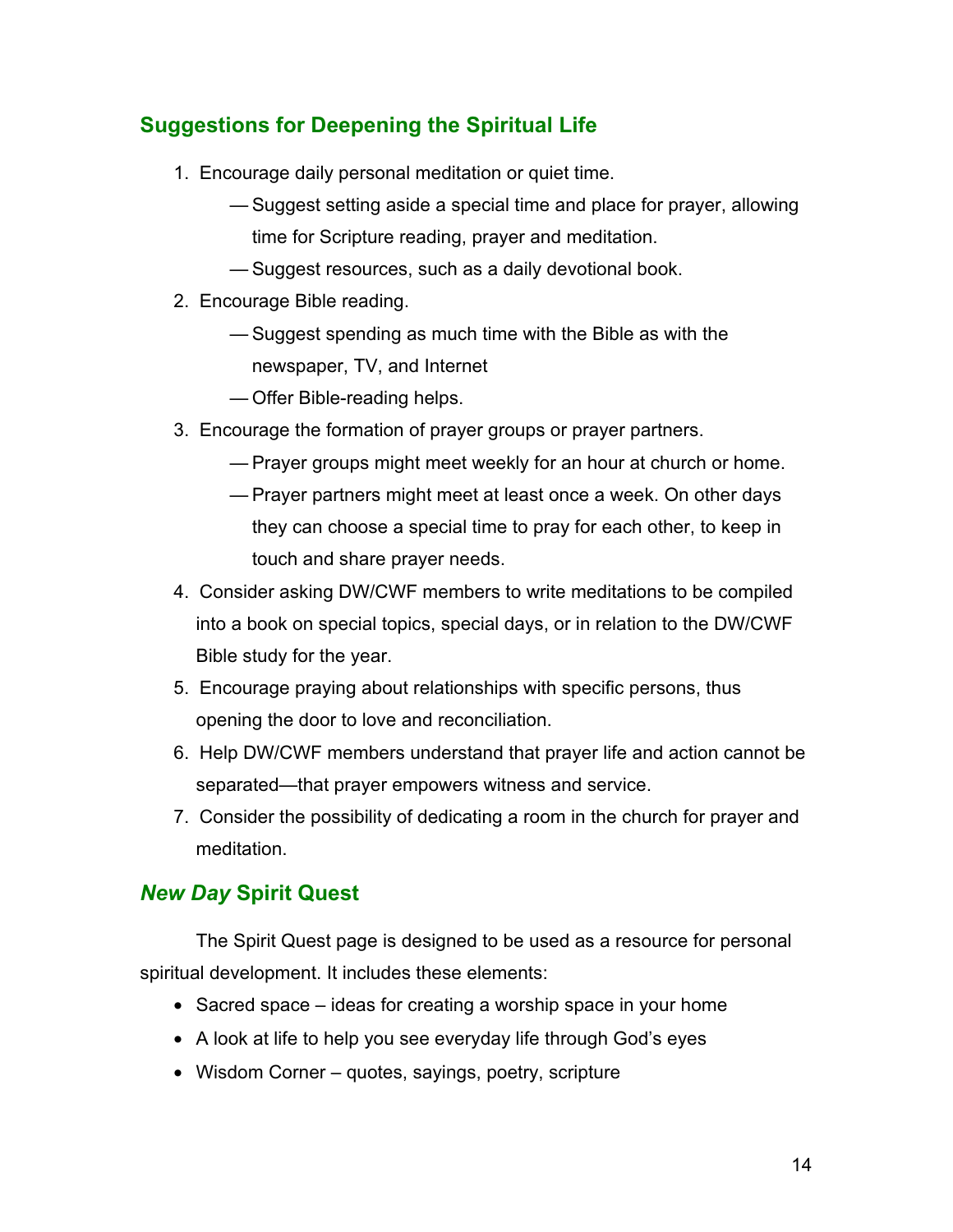# <span id="page-14-0"></span>**Seven-Minute Workout**

The seven-minute workout is one way of developing devotional time.

## **Pray – one minute**

- Offer to God any part of your life where you need God's presence
- Ask God to show you something new as you read the scripture

## **Read the Word – five minutes**

- Choose a scripture verse for the day. You might look at the lectionary or a devotional book that you might have.
- Ask the questions:
	- What does this passage say about God, Jesus Christ, or the Holy Spirit?
	- What does this passage say about me (or humanity)?
	- What can I do to apply to my life what I have learned from this passage?

## **Pray – one minute**

Thank God for what you have learned Ask God to help apply to your life what you have learned Pray for yourself and others

# **The Practice of** *Lectio Divina*<sup>4</sup>

*Lectio divina* is an ancient Christian practice that can put us in touch with the scriptures.

**Step 1: Read the scripture.** Identify words or phrases that speak to your heart.

**Step 2: Meditation**. Read the scripture passage again and meditate on what it might be saying to you personally.

**Step 3: Prayer.**

 <sup>4</sup> Article written by Fr. Luke Dysinger, O.S.B, used by permission.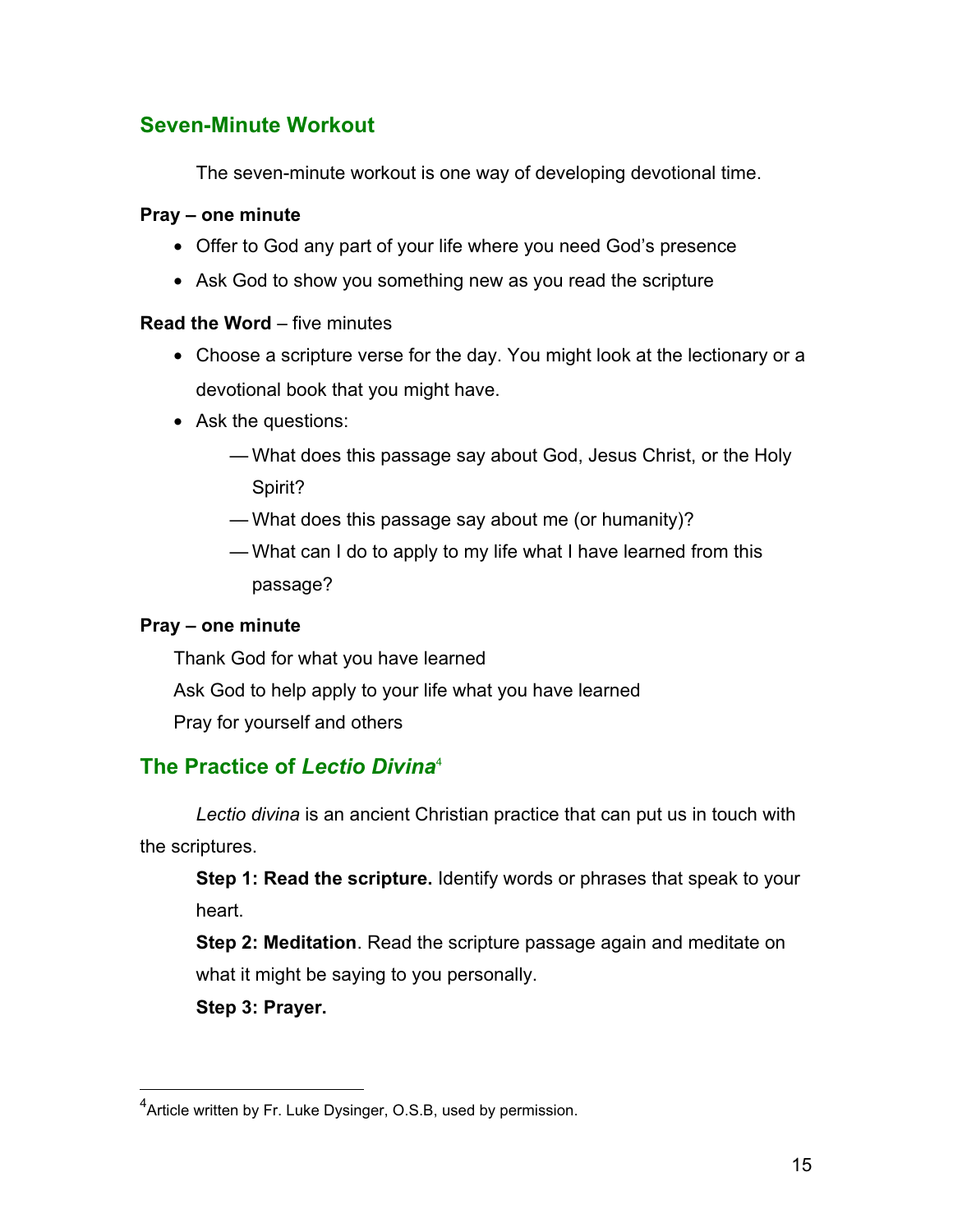**Step 4:** Contemplation. Enjoy the communion with God. Rest silently in the presence of God.

 Choose a text of the scriptures that you wish to pray. Many Christians use in their daily *lectio divina* one of the readings from the liturgy for the day; others prefer to slowly work through a particular book of the Bible. It makes no difference which text is chosen, as long as one has no set goal of "covering" a certain amount of text: the amount is in God's hands, not yours.

 Place yourself in a comfortable position and allow yourself to become silent. Use whatever method is best for you and allow yourself to enjoy silence for a few moments. Then turn to the text and read it slowly, gently. Savor each portion of the reading, constantly listening for the "still, small voice" of a word or phrase that somehow says, "I am for you today." Do not expect lightning or ecstasies. In *lectio divina* God is teaching us to listen and to seek in silence. God does not reach out and grab us; rather, we are invited ever more deeply into God's presence.

 Next take the word or phrase into yourself. Memorize it and slowly repeat it to yourself, allowing it to interact with your inner world of concerns, memories and ideas. Do not be afraid of "distractions." Memories or thoughts are simply parts of yourself which, when they rise up during *lectio divina*, are asking to be given to God along with the rest of your inner self. Allow this inner pondering, this rumination, to invite you into dialogue with God.

 Then, speak to God. Whether you use words or ideas or images or all three is not important. Interact with God as you would with one who you know loves and accepts you. And give to God what you have discovered in yourself during your experience of *meditatio*. Experience God using the word or phrase that God has given you as a means of blessing, of transforming the ideas and memories, which your pondering on the Word has awakened. Give to God what you have found within your heart.

 Finally, simply rest in God's embrace. And when invited to return to your pondering of the Word or to your inner dialogue with God, do so. Learn to use words when words are helpful, and to let go of words when they no longer are